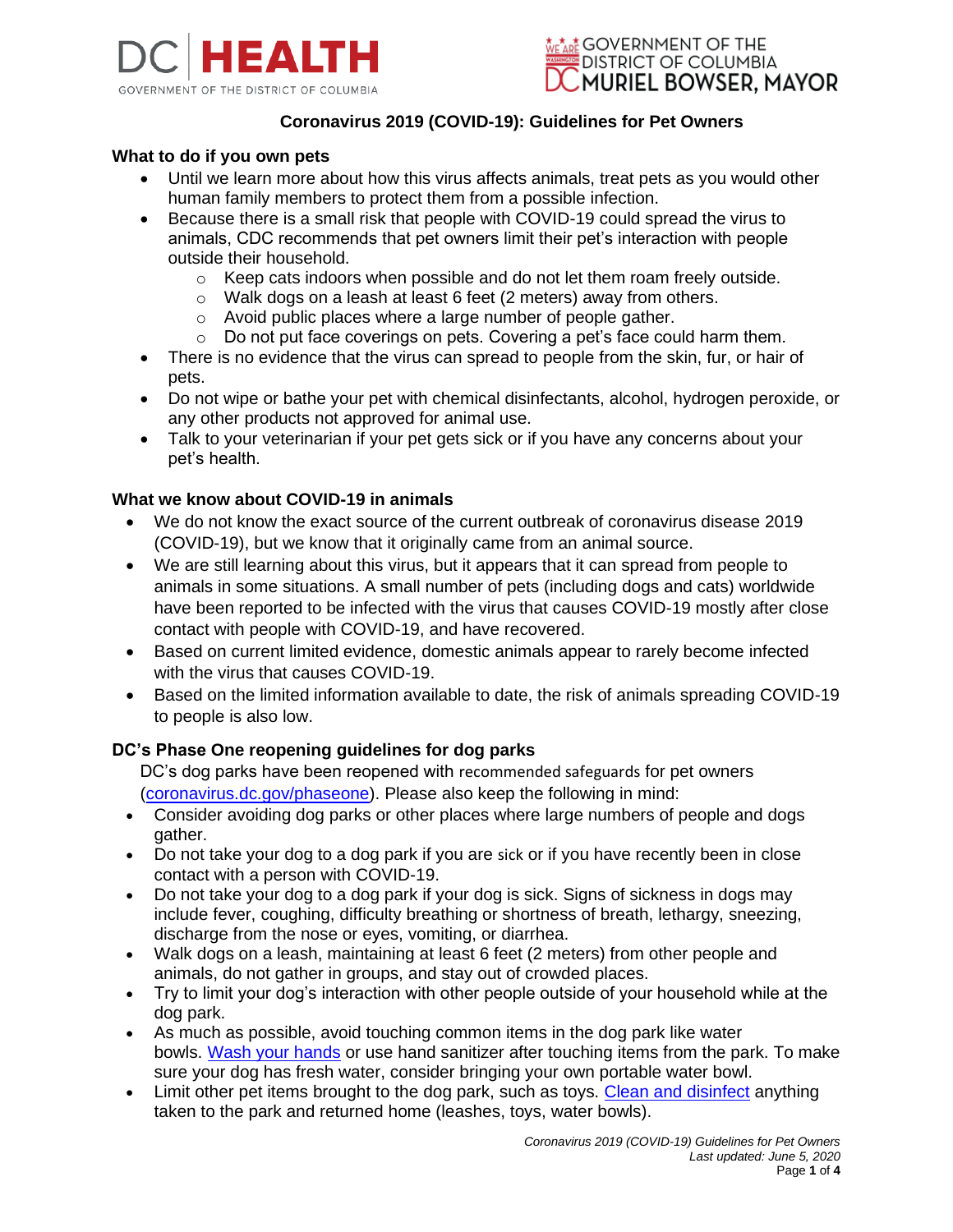



• Do not wipe or bathe your dog with chemical disinfectants, alcohol, hydrogen peroxide, or any other products not approved for animal use.

## **Information for People with COVID-19 and People Who Are Under Home Care and Isolation**

- If you have been diagnosed with COVID-19, restrict contact with pets and other animals. This includes avoiding petting, snuggling, being kissed or licked, and sharing food with their pets. Exceptions include service animals.
- Individuals who have been diagnosed with COVID-19 should NOT leave the house to walk their pets.
- If possible, a household member other than the affected individual should care for animals for 14 days from the last date of exposure to the affected person.
- If you must care for your pet or be around animals while you are sick, wear a cloth face covering while interacting with your pet, and wash your hands before and after you interact with pets.
- If someone else is walking your pet, transfer the pet outside of your home and maintain 6 feet of distance (for example, tie the leash to the external doorknob). Arrange for the dog walker to bring their own leash to minimize the risk for contamination.
- Individuals who are self-isolating and have a home with fenced in property can allow the family pet(s) out into the fenced area.
- People with COVID-19 should refer to coronavirus.dc.gov for more information.

# **What to Do if You Are Under Home Care and Isolation and Your Pet Needs Veterinary Care**

- If you are sick with COVID-19 and your pet becomes sick, **do not take your pet to the veterinary clinic yourself**.
- Call your veterinarian and let them know you have been sick with COVID-19.
- Some veterinarians may offer telemedicine consultations or other plans for seeing sick pets. Your veterinarian can evaluate your pet and determine the next steps for your pet's treatment and care.
- If your pet needs to be seen by a vet, an unaffected household member or friend who does not live with you should be designated to transport the pet to the veterinary hospital/clinic.
- Follow the instructions given by your veterinary hospital/clinic to minimize risk to your pet and other individuals.

# **Frequently Asked Questions**

1. Can I get COVID-19 from my pets or other animals?

At this time, there is no evidence that animals play a significant role in spreading the virus that causes COVID-19. Based on the limited information available to date, the risk of animals spreading COVID-19 to people is considered to be low. A small number of pets have been reported to be infected with the virus that causes COVID-19, mostly after contact with people with COVID-19.

Pets have other types of coronaviruses that can make them sick, like canine and feline coronaviruses. These other coronaviruses cannot infect people and are not related to the current COVID-19 outbreak.